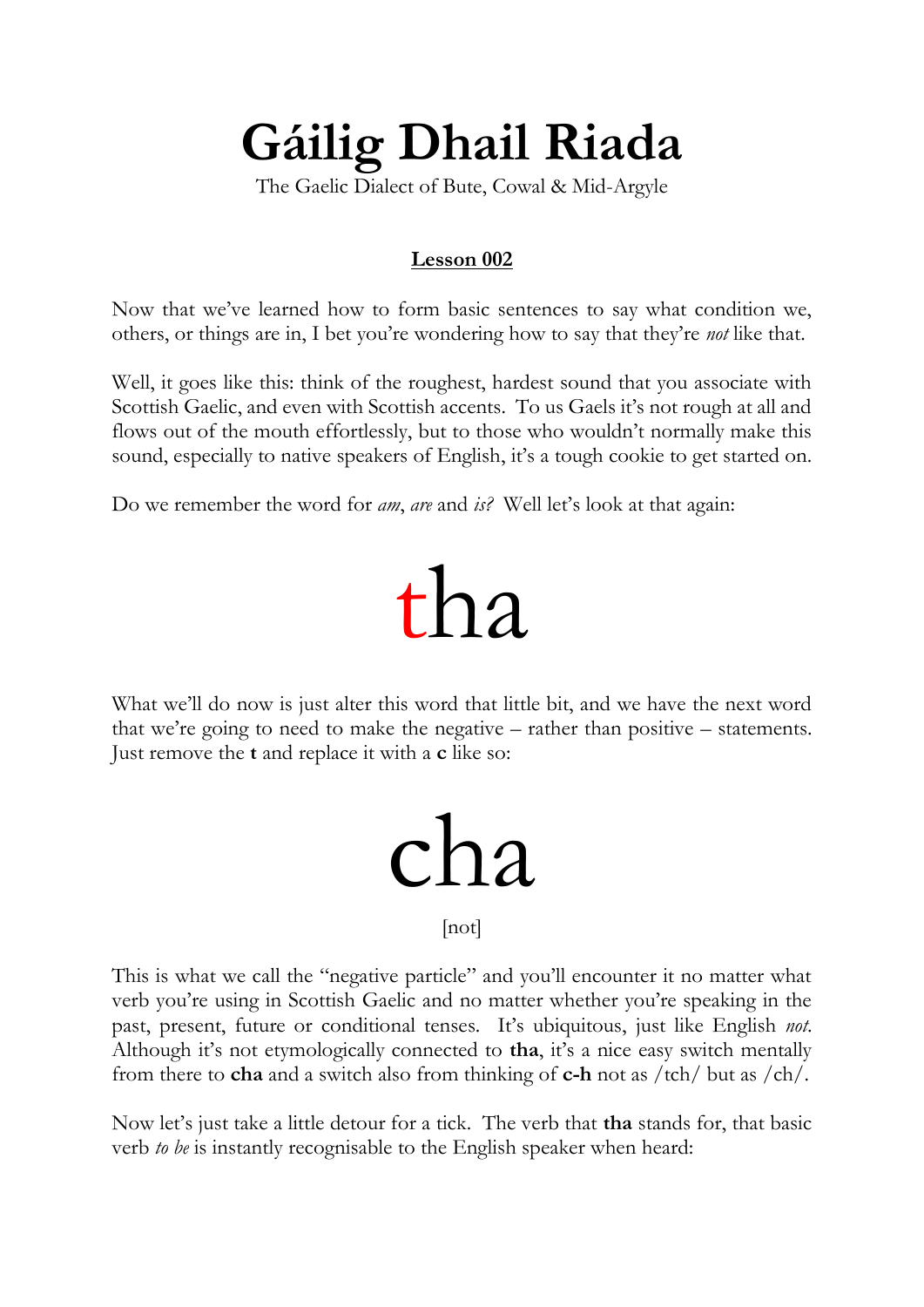# bith

#### [be]

Now just like English where we have *am*, *are* and *is*, **bith** is an irregular verb, so although I said we only have one form of the verb for each person, **tha**, the forms of the verb for positive and negative situations as well as for questions, are different. What's fantastic about Gaelic however, is that the word order does not change one bit. Don't worry, I'll explain more fully shortly.

For now, let's look at the irregular forms of the verb **bith**. We already know **tha** for when we want to talk about *how* something *is*. When making a negative statement, *ie* talking about how something *is not*, we're going to take our negative particle **cha** and add it to another word:

### $\rho$ 1

#### [am, are, is]

When considering how to say this word, just maintain the idea of a lovely foaming pint of *Scottish Ale* in your mind, and you're almost there. The Gaelic word is a little shorter though, rather than *ale*, it's **eil**. Let's put the two words together then. The negative particle and what's called the dependent form of the verb **bith**, **eil**.

## chan eil

[*lit.* not is *ie* is not]

Now why has that **n** appeared, you're thinking? Well, it sits in between the two vowels **a** and **e** and acts as a buffer. So rather than saying **cha eil** which is a little challenging, the **n** gives us a smooth transition between the two words: **chan eil**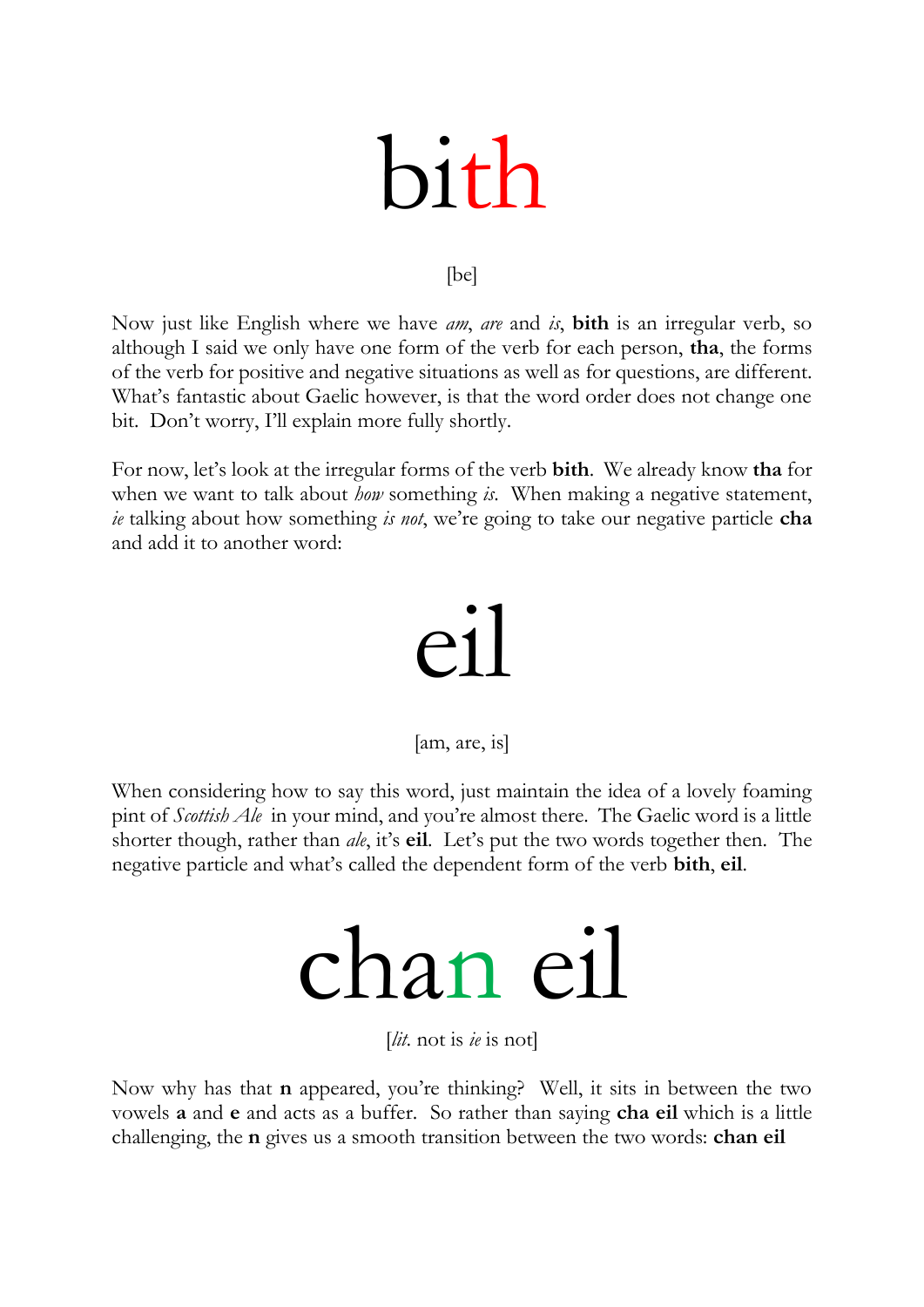In vernacular Argyleshire speech, you don't really hear much emphasis on the initial **ch** – these two words sounding a bit more like the English *an ale!* – but for now, I'd like you to get used to practicing that challenging sound /ch/ which will crop up often and give us **chan eil**

Although we've had to learn a couple of new words, we can rely on our previous knowledge of Gaelic sentence structure with **tha mi blàth** to gift us our sentence this time, simply switching out **tha** for **eil** and adding the negative particle **chan**:

## chan eil mi blàth

[*lit.* not am me warm *ie* I am not warm]

Now that we've worked out how to make a negative statement, why not practice switching out **blàth** for some of the other adjectives you've learned so far like **fuar**, **fliuch**, **tiuram** and **briagh**?

It's time to turn our attention now to asking questions. How would we go about doing that? Well, we use what's called the question particle, similar to the negative particle and in this case the particle **an** has reduced slightly to **a'** due to this element of the language being so well-used, a bit like English *can not* becoming *can't*. Added to that we have our *Scottish Ale* again, except that it has a **bh** at the start, giving us:

## a' bheil?

[am? are? is?]

So whenever you're looking to work out *how* something *is ie* you have a question that needs asked, just think of there being *a veil* over it. It has *a veil* over it and you can't quite see what's there yet, so you need to ask the question. Alter the pronunciation of the English a little with a nice Gaelic accent, giving us **a' bheil** rather than *a veil*, and you're there.

So with your new word, let's form a complete question: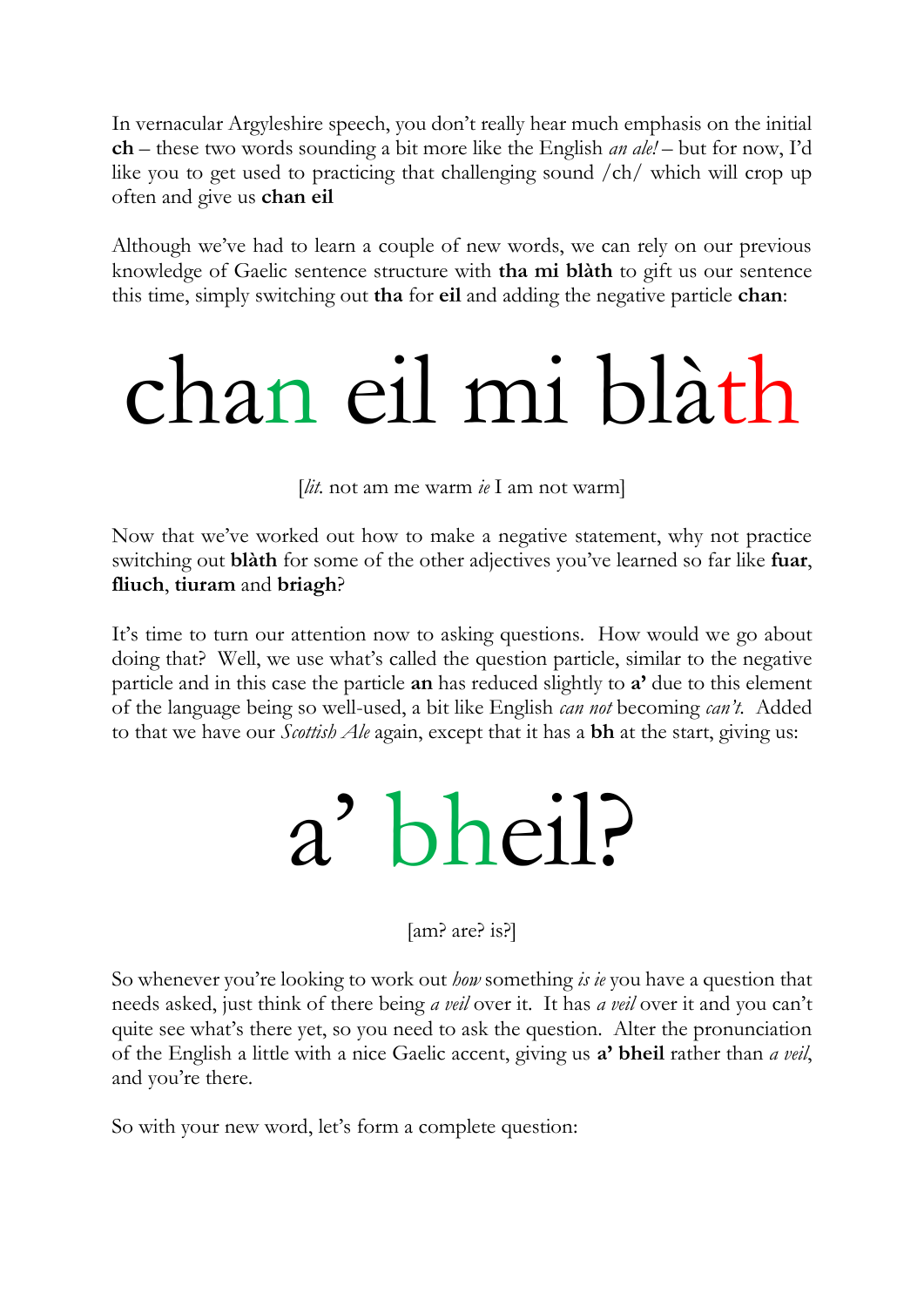# a' bheil u blàth?

[Are you warm?]

As you can hear, we don't tend to pronounce the question particle here. In some Gaelic courses, you will be taught to pronounce every single letter, but in ours, we won't insist you pronounce letters you'll not hear in everyday speech. We'll still write them though, so that you can learn how the whole system works!

Isn't it nice that when we asked a question – although we changed our word from **tha** or **chan eil** to **a' bheil** – the word order didn't change? Instead of English *you are warm* having to switch round to *are you warm?* in order to ask a question (what a headache for learners), the word order in Gaelic does not change! Magic!

Now there's one form that we still need to show you, so that you have the whole set. We've had the positive statement using **tha**; we've had the negative statement using **chan eil**; we've had the positive question using **a' bheil**; now it's time for the negative question and negative question particle! And how easy it is to get to grips with the form required. You already know **chan eil**, the negative statement form, so in order to form the negative question, you quite literally just flip the word **chan** on it's head, inverting the statement to a question and the word from **chan**.... that's right, you've guessed it, to **nach**, the negative question particle! It's just **chan** backwards. And now you've got your negative question form!

## nach eil u blàth?

[*lit.* not are you warm? *ie* Are you not warm?]

So let's revise what we've learned so far and cement these structures into our minds. We have a positive statement and a positive question. We have a negative statement and a negative question. These can be set out in a little table that makes a diamond shape, like so: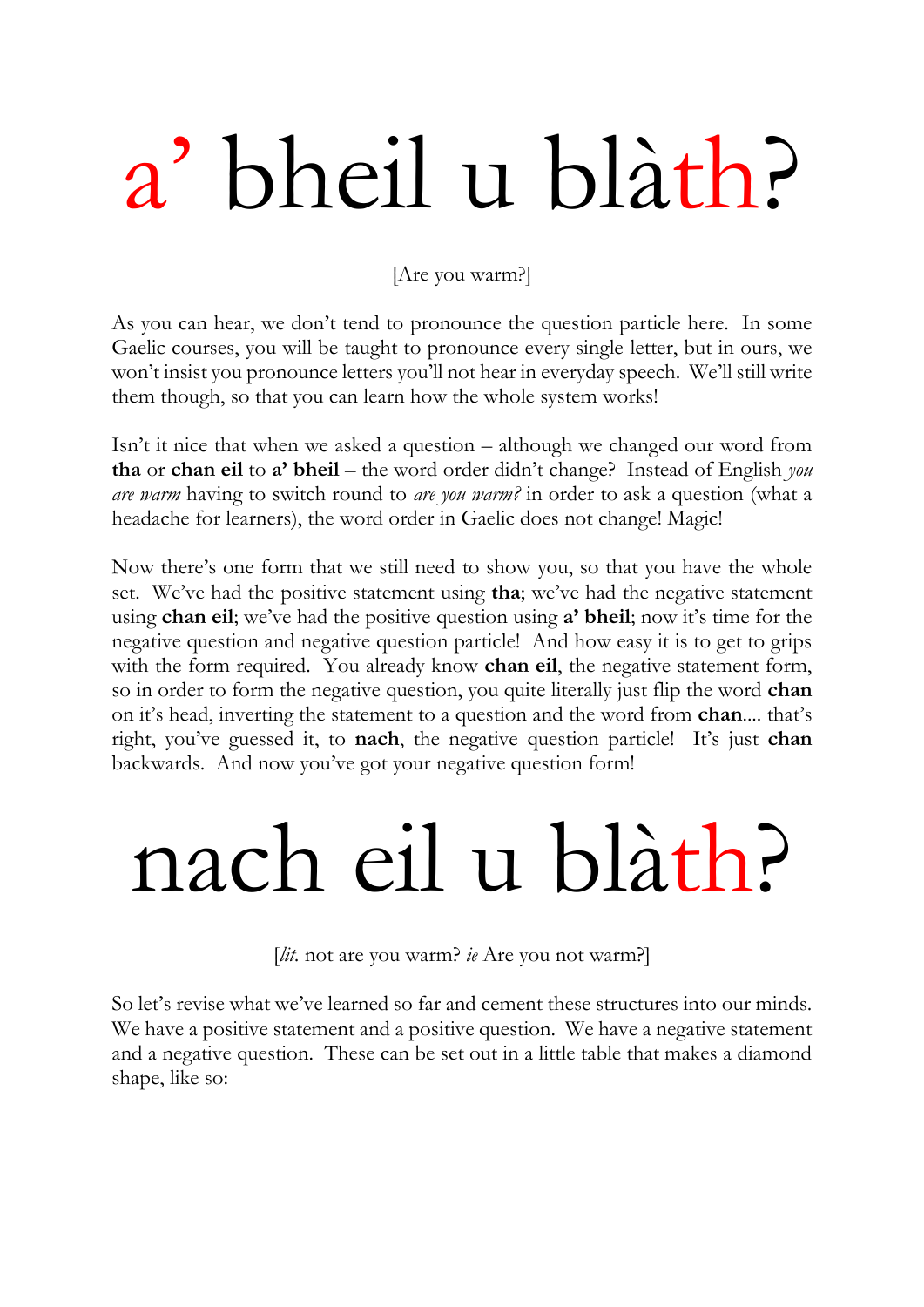### + a' bheil?

### + tha chan eil x

### nach eil? x

This is how the verb *to be* operates in the present tense, when talking about *how* things are. We will learn soon how we talk about *what* things are, which is a little different. What's good about this system is that it works for every single verb: you have what we call the independent form which in this case is **tha**, *independent* because it doesn't need a particle like **an**, **chan**, or **nach** and you have the *dependent* form, which in this case is [**bh**]**eil** and does require a particle, making it therefore *dependent* on that!

I'm sure you're wondering how you would answer a question, now that you've learned how to ask one. Surely if someone asks **a' bheil u blàth?** [are you warm?] you don't have to reply with **tha mi blàth** [I am warm]. Well you're right, you don't, but... there are no Gaelic equivalents for the English *yes* and *no*, therefore you must learn how to use the appropriate form of the verb as your answer.

So let's kit you out with some examples of how this works for practice:

Q: **a' bheil u blàth?** [Are you warm?] A: **tha** [am *ie* yes]

Q: **a' bheil u blàth?** [Are you warm?] A: **chan eil** [am not *ie* no]

```
Q: nach eil u blàth? [Aren't you warm?]
A: tha [am ie yes]
```

```
Q: nach eil u blàth? [Aren't you warm?]
A: chan eil [am not ie no]
```